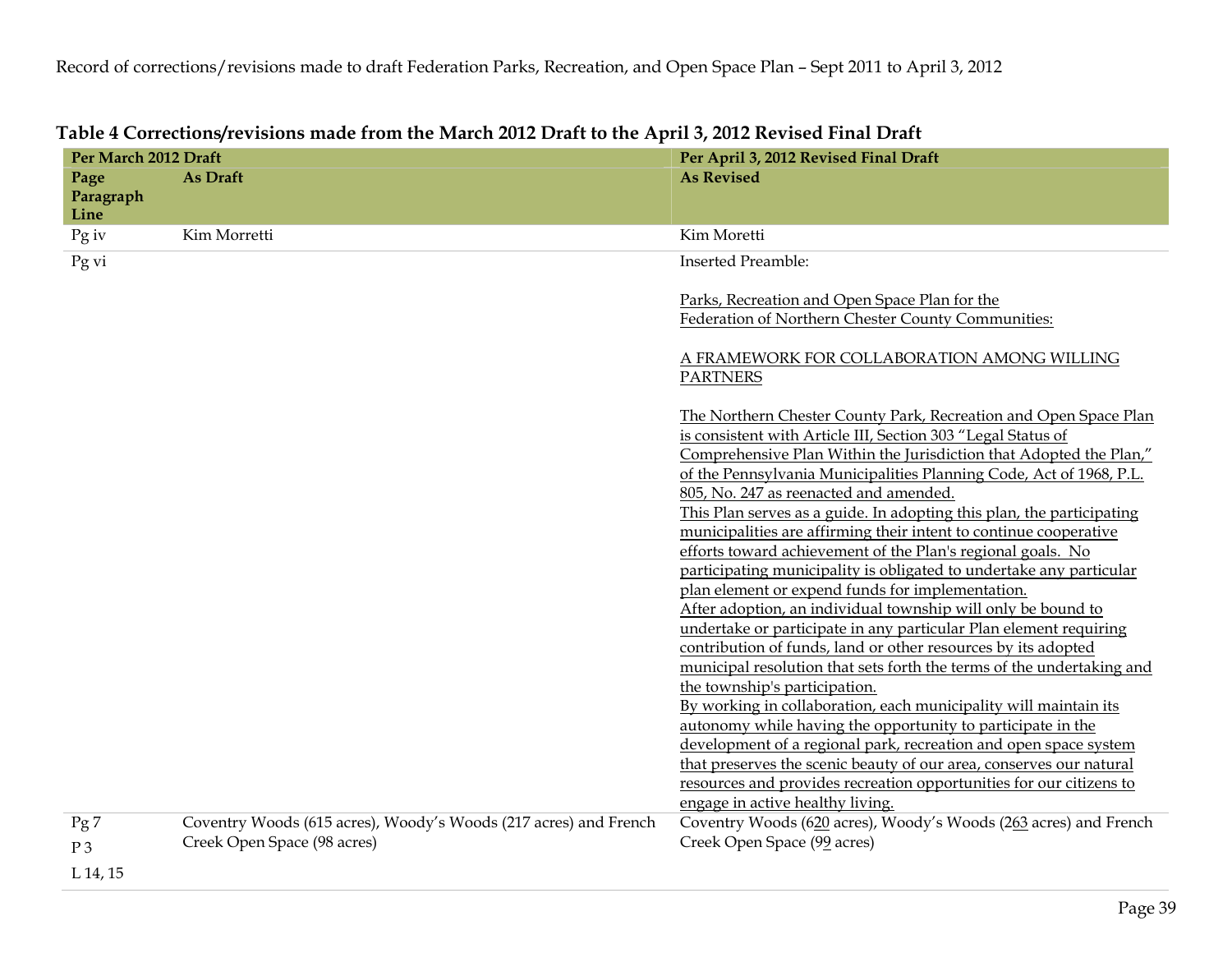**Per March 2012 Draft Per April 3, 2012 Revised Final Draft Page Paragraph Line As Draft As Revised** Pg 7 P 4  $L<sub>1</sub>$ In addition to the parks and private preserves open to public recreation, more than 15,000 acres are protected from development In addition to the parks and private preserves open to public recreation, more than 19,500 acres are protected from development Pg 8 P 1  $L<sub>3</sub>$ They also offer a total of 57 features for passive recreation for 14 unique passive recreation activities or experiences. They also offer a total of 59 features for passive recreation for 15 unique passive recreation activities or experiences. Pg 8 P 2  $L<sub>4</sub>$ East Coventry and East Pikeland have protected five smaller sites (more than 265 acres) as open space for passive recreation and trail systems. East Coventry, East Pikeland and West Vincent have protected six sites (more than 265 acres) as open space for passive recreation and trail systems. Pg 9 Bullet 1 • About 4,051 participants from the Northern Chester County region alone played in the leagues in 2010.  $\bullet$  About 4,051 participants from the Northern Chester County region alone played in the leagues in 2009 or were on league waiting lists. Pg 10 P 3 L1 Six of the nine municipalities have some form of mandatory dedication provisions in their subdivision and land development ordinance. Preserving open space and protecting natural, scenic, and historic resources as passive recreation areas are the primary focus of this planning tool. East Coventry, East Vincent and South Coventry follow the most common practice of specifying an acreage (or square footage) to be dedicated based on the number of residential units. Seven of the nine municipalities have some form of mandatory dedication of parkland provisions in their subdivision and land development ordinance. Preserving open space and protecting natural, scenic, and historic resources as passive recreation areas are the primary focus of this planning tool. East Coventry, East Vincent, South Coventry, and West Vincent follow the most common practice of specifying an acreage (or square footage) to be dedicated based on the number of residential units. Pg 10 P 3  $L<sub>1</sub>$ East Coventry, East Pikeland, North Coventry, and West Pikeland supplement revenues for parks and recreation services through program fees and facility rentals. East Coventry, East Pikeland, North Coventry, West Pikeland and West Vincent supplement revenues for parks and recreation services through program fees and facility rentals. Pg 19 P 1  $L<sub>4</sub>$ Our mission communicates our approach will take in creating this legacy in Northern Chester County. Our mission communicates our approach to creating this legacy in Northern Chester County. Pg 26 P 1 The mission statement presents how the region will go about achieving our vision for Northern Chester County. The mission statement presents how the Region can achieve its vision.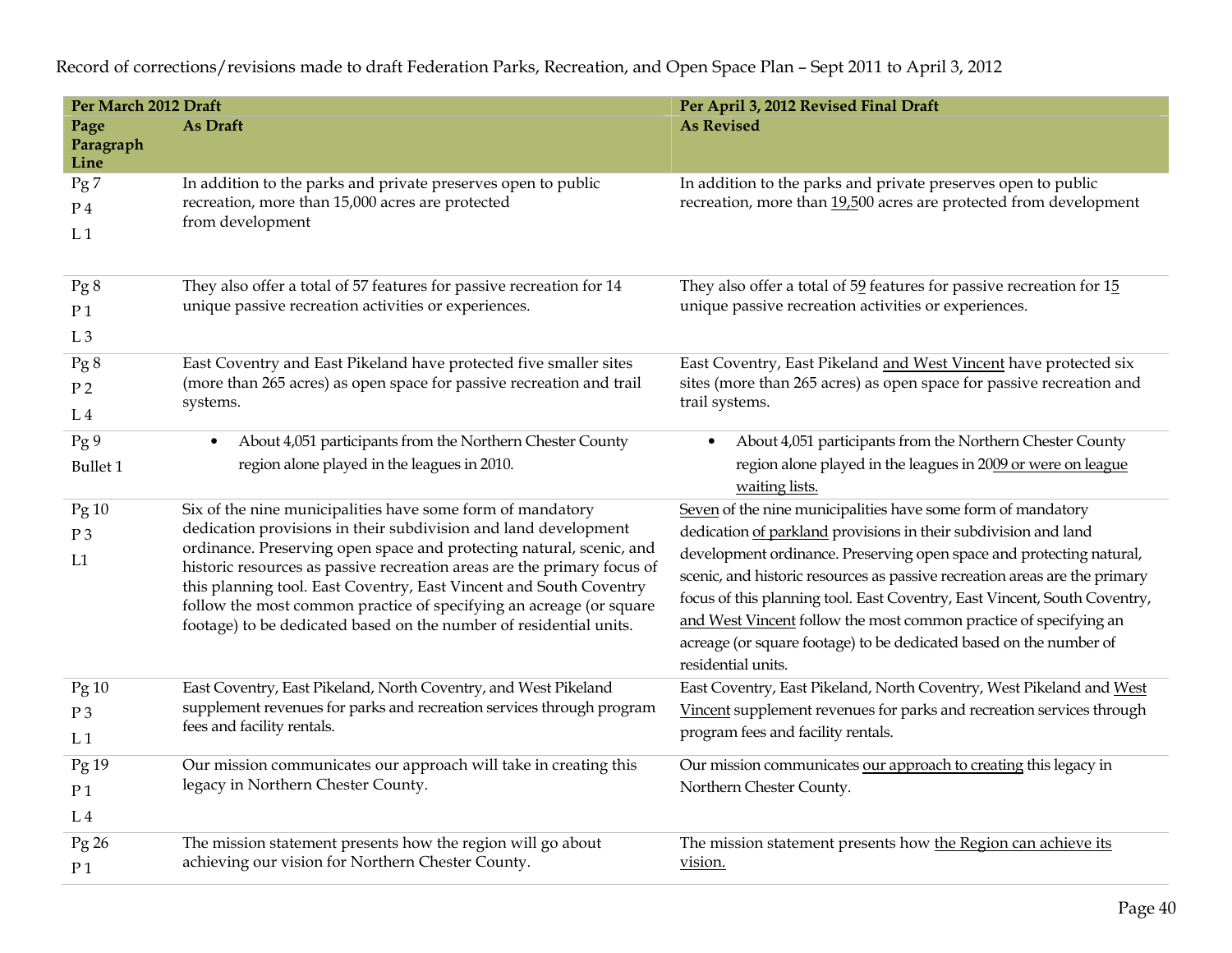| Per March 2012 Draft                |                                                                                                                                                                                                                                                                                                                                                                                 | Per April 3, 2012 Revised Final Draft                                                                                                                                                                     |  |  |  |  |  |
|-------------------------------------|---------------------------------------------------------------------------------------------------------------------------------------------------------------------------------------------------------------------------------------------------------------------------------------------------------------------------------------------------------------------------------|-----------------------------------------------------------------------------------------------------------------------------------------------------------------------------------------------------------|--|--|--|--|--|
| Page                                | As Draft                                                                                                                                                                                                                                                                                                                                                                        | <b>As Revised</b>                                                                                                                                                                                         |  |  |  |  |  |
| Paragraph<br>Line                   |                                                                                                                                                                                                                                                                                                                                                                                 |                                                                                                                                                                                                           |  |  |  |  |  |
| L <sub>1</sub>                      |                                                                                                                                                                                                                                                                                                                                                                                 |                                                                                                                                                                                                           |  |  |  |  |  |
| Pg31                                | Through improvement, enhancements, and new park design,                                                                                                                                                                                                                                                                                                                         | Through improvement, enhancements, and new park design,                                                                                                                                                   |  |  |  |  |  |
| P <sub>1</sub>                      | all parks will:                                                                                                                                                                                                                                                                                                                                                                 | all parks should:                                                                                                                                                                                         |  |  |  |  |  |
| L <sub>1</sub>                      |                                                                                                                                                                                                                                                                                                                                                                                 | Revised 4/6/2012                                                                                                                                                                                          |  |  |  |  |  |
| Pg 32                               | Andrew Evans Park                                                                                                                                                                                                                                                                                                                                                               | Andrew Evans Park                                                                                                                                                                                         |  |  |  |  |  |
| Table 5-1                           | Plan for/add "bike, horse access/parking" per trail use                                                                                                                                                                                                                                                                                                                         | Plan for/add bike parking per trail use                                                                                                                                                                   |  |  |  |  |  |
| Pg 47<br>Rec 4.6<br><b>Bullet 3</b> | In conjunction with trail maintenance, strengthen trail easement<br>$\bullet$<br>monitoring and enforcement. This has been a recent focus of the<br>French and Pickering Creeks Conservation Trust, however not all<br>easements are monitored by the Trust. The Trust may be willing<br>to share its protocols and experience with others that take on this<br>responsibility. | This has been a recent focus of the French and Pickering Creeks<br>Conservation Trust. The Trust may be willing to share its<br>protocols and experience with others that take on this<br>responsibility. |  |  |  |  |  |
| Pg 66                               | Recommendation 10.2: Address sports facilities through sub-regional<br>organization.                                                                                                                                                                                                                                                                                            | Recommendation 10.2: Consider addressing sports facilities through<br>sub-regional organization.                                                                                                          |  |  |  |  |  |
| Pg 66                               | Table 8-1, Sub-Regions for Sports Facility Planning, Development and Use,                                                                                                                                                                                                                                                                                                       | Table 8-1, Possible Sub-Regions for Sports Facility Planning, Development                                                                                                                                 |  |  |  |  |  |
| Rec 10.2                            | presents the two sub-regions according to municipalities,                                                                                                                                                                                                                                                                                                                       | and Use, presents the two possible sub-regions according to<br>municipalities, participation, school districts, leagues and recreation<br>providers.                                                      |  |  |  |  |  |
| P <sub>2</sub>                      | participation, school districts, leagues and recreation providers.                                                                                                                                                                                                                                                                                                              |                                                                                                                                                                                                           |  |  |  |  |  |
| L7                                  |                                                                                                                                                                                                                                                                                                                                                                                 |                                                                                                                                                                                                           |  |  |  |  |  |
| Pg 66                               | Table 8-1 Sub-Regions for Sports Facility Planning, Development<br>and Use                                                                                                                                                                                                                                                                                                      | Table 8-1 Possible Sub-Regions for Sports Facility Planning,<br>Development and Use (change made 4/6/2012)                                                                                                |  |  |  |  |  |
| Pg67                                | Form two sub-regions for active recreation facility planning                                                                                                                                                                                                                                                                                                                    | Consider forming two sub-regions for active recreation facility                                                                                                                                           |  |  |  |  |  |
| Rec 1.                              | purposes.                                                                                                                                                                                                                                                                                                                                                                       | planning purposes.                                                                                                                                                                                        |  |  |  |  |  |
| Pg 92                               | 10.2: Address sports facilities through sub-regional organization.                                                                                                                                                                                                                                                                                                              | 10.2: Consider addressing sports facilities through sub-regional                                                                                                                                          |  |  |  |  |  |
| Table                               |                                                                                                                                                                                                                                                                                                                                                                                 | organization.                                                                                                                                                                                             |  |  |  |  |  |
| Row 1                               |                                                                                                                                                                                                                                                                                                                                                                                 |                                                                                                                                                                                                           |  |  |  |  |  |
| App 2                               | Seven of the nine municipalities own or hold easement to a total of                                                                                                                                                                                                                                                                                                             | Six of the nine municipalities own or hold easement to a total of                                                                                                                                         |  |  |  |  |  |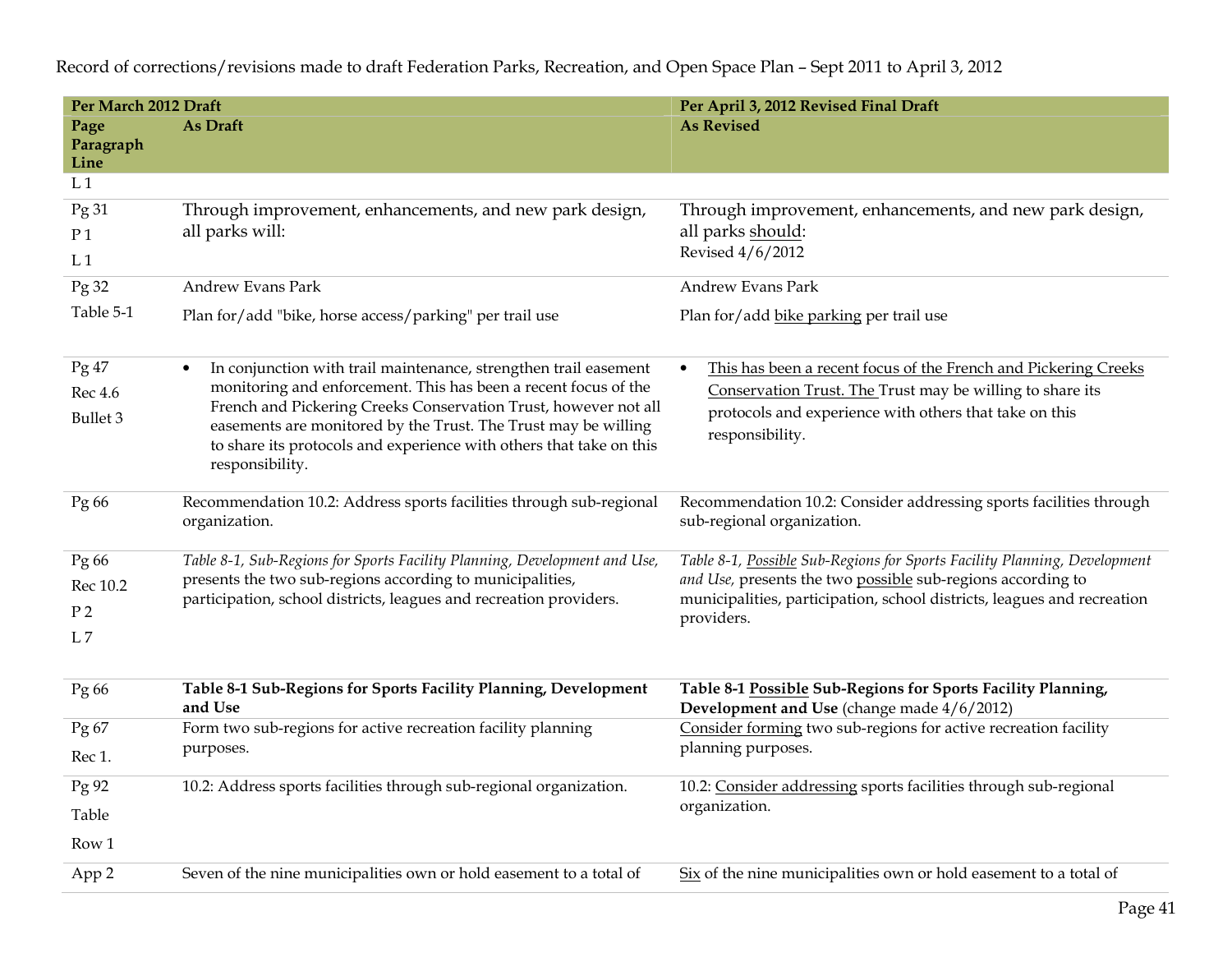| Per March 2012 Draft      |                                                                                                                                     | Per April 3, 2012 Revised Final Draft                                                                                                                                |  |  |  |  |
|---------------------------|-------------------------------------------------------------------------------------------------------------------------------------|----------------------------------------------------------------------------------------------------------------------------------------------------------------------|--|--|--|--|
| Page<br>Paragraph<br>Line | As Draft                                                                                                                            | <b>As Revised</b>                                                                                                                                                    |  |  |  |  |
| Pg A2-8                   | 1,265.7 acres of land for passive recreation,                                                                                       | 1,163.7 acres of land for passive recreation,                                                                                                                        |  |  |  |  |
| P <sub>2</sub>            |                                                                                                                                     |                                                                                                                                                                      |  |  |  |  |
| L <sub>1</sub>            |                                                                                                                                     |                                                                                                                                                                      |  |  |  |  |
|                           |                                                                                                                                     | Table A2.2 Municipal Open Space/Passive Parkland                                                                                                                     |  |  |  |  |
|                           |                                                                                                                                     | Deleted Weatherstone                                                                                                                                                 |  |  |  |  |
|                           |                                                                                                                                     | Revised Total acreage to 1,163.7                                                                                                                                     |  |  |  |  |
| App 2                     | More than 100 acres of the Weatherstone development at Ludwig's                                                                     | Deleted                                                                                                                                                              |  |  |  |  |
| Pg A2-9                   | Corner are protected as open space through a West Vincent<br>Township-held easement. The tract is not to be developed for active    |                                                                                                                                                                      |  |  |  |  |
| $P_3$                     | recreation.                                                                                                                         |                                                                                                                                                                      |  |  |  |  |
| App 2                     | The West Vincent Elementary School is sited on a 24.8-acre tract of                                                                 | The West Vincent Elementary School is sited on a 24.8-acre tract of                                                                                                  |  |  |  |  |
| Pg A2-11                  | wooded land along Route 401 in Ludwig's Corners.                                                                                    | wooded land along Route 401 in Ludwig's Corner.                                                                                                                      |  |  |  |  |
| $\mathrm{P}\,8$           |                                                                                                                                     |                                                                                                                                                                      |  |  |  |  |
| App 2                     | There are more than 1,100 acres of privately owned lands among 10                                                                   | There are more than 1,000 acres of privately owned lands among nine                                                                                                  |  |  |  |  |
| Pg A2-14                  | sites that permit public access for<br>recreational purposes,                                                                       | sites that permit public access for recreational purposes,                                                                                                           |  |  |  |  |
| App 2                     |                                                                                                                                     | Table A2.5: Private Lands with Public Access                                                                                                                         |  |  |  |  |
| Pg 2-14                   |                                                                                                                                     | Deleted Ludwig's Corners Horse Show Grounds<br>Revised Total acreage to 1,069                                                                                        |  |  |  |  |
| App 2                     |                                                                                                                                     | Relocated/edited Ludwig's Corner Horse Show Association text to                                                                                                      |  |  |  |  |
| Pg A2-16                  |                                                                                                                                     | pg A2-17                                                                                                                                                             |  |  |  |  |
|                           | There are fifteen for-profit recreation businesses and nonprofit                                                                    | There are sixteen for-profit recreation businesses and nonprofit                                                                                                     |  |  |  |  |
| App 2                     | recreation organizations with facilities                                                                                            | recreation organizations with facilities and/or land holdings in the                                                                                                 |  |  |  |  |
| Pg A2-16                  | and/or land holdings in the Region,                                                                                                 | Region,                                                                                                                                                              |  |  |  |  |
| P <sub>5</sub>            |                                                                                                                                     |                                                                                                                                                                      |  |  |  |  |
| App 2                     |                                                                                                                                     | Table A2.5: Private Lands with Public Access                                                                                                                         |  |  |  |  |
| Pg A2-16                  |                                                                                                                                     | Added Ludwig's Corner Horse Show Grounds                                                                                                                             |  |  |  |  |
| App 2                     | Ludwig's Corners Horse Show Association owns and manages a 33-<br>acre property along Route 100 in West Vincent Township. Organized | Revised Total acreage to 1,575<br>Ludwig's Corner Horse Show Association owns and manages a 33-<br>acre property along Route 100 in West Vincent Township. Organized |  |  |  |  |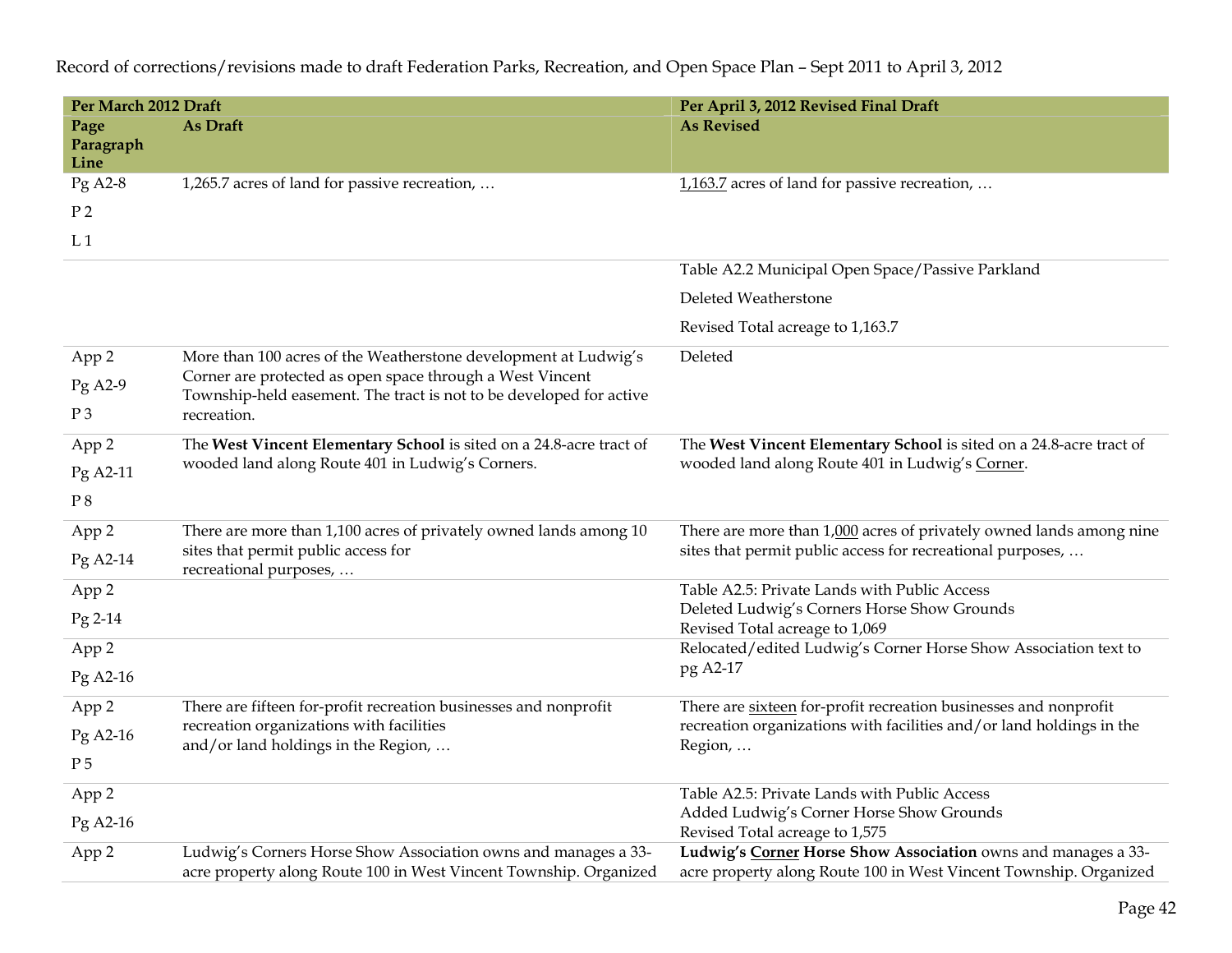| Per March 2012 Draft |                                                                                                                                                                                                                                                                                                                                                                                                                                                                                                                                                                                                                                                                                                                                                        | Per April 3, 2012 Revised Final Draft                                                                                                                                                                                                                                                                                                                                                                                                                                                                |  |  |  |
|----------------------|--------------------------------------------------------------------------------------------------------------------------------------------------------------------------------------------------------------------------------------------------------------------------------------------------------------------------------------------------------------------------------------------------------------------------------------------------------------------------------------------------------------------------------------------------------------------------------------------------------------------------------------------------------------------------------------------------------------------------------------------------------|------------------------------------------------------------------------------------------------------------------------------------------------------------------------------------------------------------------------------------------------------------------------------------------------------------------------------------------------------------------------------------------------------------------------------------------------------------------------------------------------------|--|--|--|
| Page<br>Paragraph    | As Draft                                                                                                                                                                                                                                                                                                                                                                                                                                                                                                                                                                                                                                                                                                                                               | <b>As Revised</b>                                                                                                                                                                                                                                                                                                                                                                                                                                                                                    |  |  |  |
| Line                 |                                                                                                                                                                                                                                                                                                                                                                                                                                                                                                                                                                                                                                                                                                                                                        |                                                                                                                                                                                                                                                                                                                                                                                                                                                                                                      |  |  |  |
| Pg A2-17             | in 1943 by a group of area residents, the Association has successfully<br>hosted an annual horse show and country fair to bring together<br>lovers of horses and the countryside to aid various community<br>activities and organizations with open space missions. The<br>Association makes the site and facilities available to other groups for<br>horse shows, dog shows, antique shows, and automobile shows, as<br>well as for company picnics and corporate or family events. It also<br>allows groups such as the Glenmoore and Eagle Youth Association<br>(GEYA) to use its grounds. GEYA stripes eight soccer fields for the<br>spring and fall seasons. <sup>16</sup><br><sup>16</sup> www.ludwigshorseshow.org, accessed December 3, 2010. | in 1943 by a group of area residents, the Association has successfully<br>hosted an annual horse show and country fair to bring together<br>lovers of horses and the countryside to aid various community<br>activities and organizations with open space missions. The<br>Association has also leased the site to the Glenmoore Eagle Youth<br>Association (GEYA) for spring and fall soccer seasons.                                                                                               |  |  |  |
| App 2                | Lands developed or reserved for recreation use in Northern Chester                                                                                                                                                                                                                                                                                                                                                                                                                                                                                                                                                                                                                                                                                     | Lands developed or reserved for recreation use in Northern Chester                                                                                                                                                                                                                                                                                                                                                                                                                                   |  |  |  |
| Pg A2-19             | County total 7,834 acres. The majority of this land, 6,755 acres, is<br>currently available for public recreation use and 3,856 acres are<br>locally owned.                                                                                                                                                                                                                                                                                                                                                                                                                                                                                                                                                                                            | County total 9,883 acres. The majority of this land, 6,659 acres, is<br>currently available for public recreation use and 2,994 acres are<br>locally owned.                                                                                                                                                                                                                                                                                                                                          |  |  |  |
|                      | The nine townships collectively own or hold easement to 1,824.4<br>acres of protected open space for public recreational use. There are 11<br>township-owned parks on a total of 208.7 acres, developed in whole<br>or part for active recreation. There are 20 sites, largely township-<br>owned, on 1,220.1 acres dedicated to passive recreation; nearly all of<br>the sites offer trails. There are 13 township-owned sites on 411.0 acres<br>held in reserve for future parkland development.                                                                                                                                                                                                                                                     | The nine townships collectively own or hold easement to $1,783.4$<br>acres of protected open space for public recreational use. There are 11<br>township-owned parks on a total of 208.7 acres, developed in whole<br>or part for active recreation. There are 12 sites, largely township-<br>owned, on 1,163.7 acres dedicated to passive recreation; nearly all of<br>the sites offer trails. There are 13 township-owned sites on 411.0 acres<br>held in reserve for future parkland development. |  |  |  |
|                      | There are 25 privately-owned recreation sites. Six are available to the<br>public for free passive recreation use and three are private sites<br>owned by nonprofit community recreation organizations; these lands<br>total 1,102 acres. The remaining 1,542 acres of private recreation lands<br>are owned by commercial entities or private clubs that require<br>membership or service fees.                                                                                                                                                                                                                                                                                                                                                       | There are 25 privately-owned recreation sites. Six are available to the<br>public for free passive recreation use and three are private sites<br>owned by nonprofit community recreation organizations; these lands<br>total $1,069$ acres. The remaining $1,575$ acres of private recreation lands<br>are owned by commercial entities, nonprofits, or private clubs that<br>require membership or service fees.                                                                                    |  |  |  |
| App 2                | Only the West Vincent Elementary School has no land for future                                                                                                                                                                                                                                                                                                                                                                                                                                                                                                                                                                                                                                                                                         | Only the West Vincent Elementary School has no land for future                                                                                                                                                                                                                                                                                                                                                                                                                                       |  |  |  |
| $A2-22$              | parkland in its immediate vicinity, though there are more than 100<br>acres of protected open space across Route 401 at the Weatherstone                                                                                                                                                                                                                                                                                                                                                                                                                                                                                                                                                                                                               | parkland in its immediate vicinity.                                                                                                                                                                                                                                                                                                                                                                                                                                                                  |  |  |  |
| P <sub>2</sub>       | development.                                                                                                                                                                                                                                                                                                                                                                                                                                                                                                                                                                                                                                                                                                                                           |                                                                                                                                                                                                                                                                                                                                                                                                                                                                                                      |  |  |  |
| L4                   |                                                                                                                                                                                                                                                                                                                                                                                                                                                                                                                                                                                                                                                                                                                                                        |                                                                                                                                                                                                                                                                                                                                                                                                                                                                                                      |  |  |  |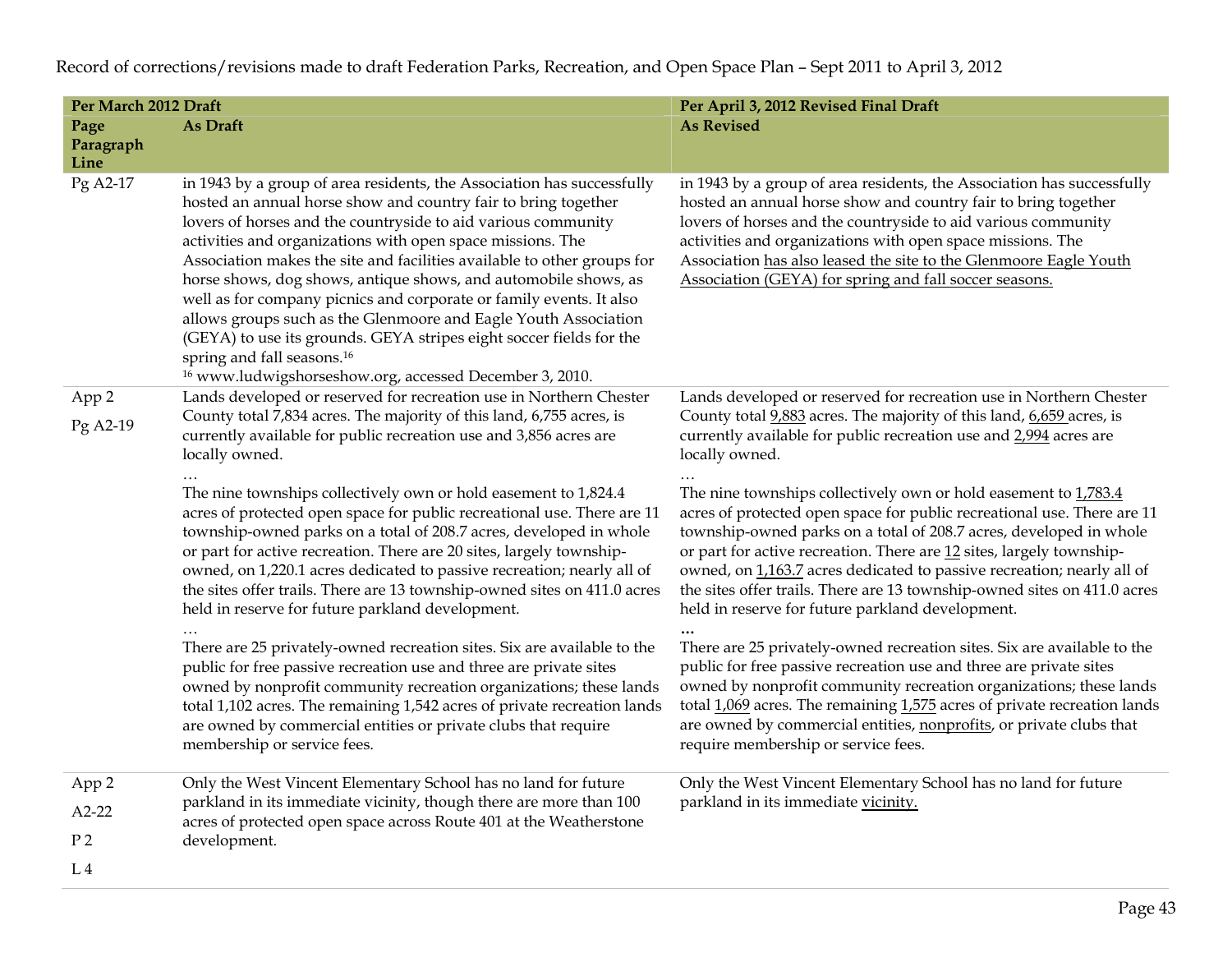| Per March 2012 Draft |                                                                                                                                                                                                                                                                                                                                                                                                                                            | Per April 3, 2012 Revised Final Draft                                                                                                                                                                                                                                                                                                                                                                                                                                 |  |  |  |
|----------------------|--------------------------------------------------------------------------------------------------------------------------------------------------------------------------------------------------------------------------------------------------------------------------------------------------------------------------------------------------------------------------------------------------------------------------------------------|-----------------------------------------------------------------------------------------------------------------------------------------------------------------------------------------------------------------------------------------------------------------------------------------------------------------------------------------------------------------------------------------------------------------------------------------------------------------------|--|--|--|
| Page                 | As Draft                                                                                                                                                                                                                                                                                                                                                                                                                                   | <b>As Revised</b>                                                                                                                                                                                                                                                                                                                                                                                                                                                     |  |  |  |
| Paragraph            |                                                                                                                                                                                                                                                                                                                                                                                                                                            |                                                                                                                                                                                                                                                                                                                                                                                                                                                                       |  |  |  |
| Line                 |                                                                                                                                                                                                                                                                                                                                                                                                                                            |                                                                                                                                                                                                                                                                                                                                                                                                                                                                       |  |  |  |
| App 2                | 2. There are 11 township-owned parks on a total of 208.7 acres,                                                                                                                                                                                                                                                                                                                                                                            | 2. There are 11 township-owned parks on a total of 208.7 acres,                                                                                                                                                                                                                                                                                                                                                                                                       |  |  |  |
| Pg A2-23             | developed in whole or part for active recreation; the average size is 15<br>acres. There are 20 sites, largely township-owned, on 1,220.1 acres<br>dedicated to passive recreation; many sites comprise multiple parcels<br>and nearly all of the sites offer trails. There are 13 township-owned<br>sites on 395.7 acres held in reserve for future active and passive<br>parkland development; the average size is 42 acres.             | developed in whole or part for active recreation; the average size is 15<br>acres. There are 12 sites, largely township-owned, on 1,163.7 acres<br>dedicated to passive recreation; nearly all of the sites offer trails.<br>There are 13 township-owned sites on 411.0 acres held in reserve for<br>future parkland development; the average size is 42 acres.                                                                                                       |  |  |  |
|                      | 5. There are 22 privately-owned recreation sites on 2,600 acres,<br>including more than 1,100 acres with limited public access. Lands<br>with public access include nature preserves, sports league ballfields,<br>show grounds, and heritage centers. The remaining 1,542 acres of<br>private recreation lands are owned by commercial entities or private<br>clubs that provide land access and services based on membership or<br>fees. | 5. There are 25 privately-owned recreation sites on 2,644 acres,<br>including 1,069 acres with limited public access. Lands with public<br>access include nature preserves, sports league ballfields, (show<br>grounds - deleted $4/6/2012$ ), and heritage centers. The remaining<br>1,575 acres of private recreation lands are owned by commercial<br>entities, nonprofits, or private clubs that provide land access and<br>services based on membership or fees. |  |  |  |
| App 3                | All except Kimberton Community Park, Riverside Park, and<br>$\bullet$                                                                                                                                                                                                                                                                                                                                                                      | All except Kimberton Community Park and Riverside Park have                                                                                                                                                                                                                                                                                                                                                                                                           |  |  |  |
| $Pg$ A3-5            | Andrew Evans Park have natural or naturalized landscapes                                                                                                                                                                                                                                                                                                                                                                                   | natural or naturalized landscapes (woods, meadows, wetlands);                                                                                                                                                                                                                                                                                                                                                                                                         |  |  |  |
|                      | (woods, meadows, wetlands) within the park; Towpath Park's                                                                                                                                                                                                                                                                                                                                                                                 | Towpath Park's pond is manmade but has a naturalized                                                                                                                                                                                                                                                                                                                                                                                                                  |  |  |  |
| <b>Bullet 1</b>      | pond is manmade but has a naturalized appearance.                                                                                                                                                                                                                                                                                                                                                                                          | appearance.                                                                                                                                                                                                                                                                                                                                                                                                                                                           |  |  |  |
| App 3                | 4. Five parks offer access to water for fishing or boating. Towpath                                                                                                                                                                                                                                                                                                                                                                        | 4. Five parks offer access to water for fishing or boating. Towpath                                                                                                                                                                                                                                                                                                                                                                                                   |  |  |  |
| Pg A3-12             | Park, Kenilworth Park, Riverside Park and offer access to the                                                                                                                                                                                                                                                                                                                                                                              | Park, Kenilworth Park, Riverside Park offer access to the Schuylkill                                                                                                                                                                                                                                                                                                                                                                                                  |  |  |  |
|                      | Schuylkill River                                                                                                                                                                                                                                                                                                                                                                                                                           | River                                                                                                                                                                                                                                                                                                                                                                                                                                                                 |  |  |  |
| App 4                | Eight municipalities in the Region own and maintain 22 existing trails                                                                                                                                                                                                                                                                                                                                                                     | Eight municipalities in the Region own and maintain 26 existing trails                                                                                                                                                                                                                                                                                                                                                                                                |  |  |  |
| Pg A4-7              | or paths totaling 23.9 miles.                                                                                                                                                                                                                                                                                                                                                                                                              | or paths totaling 28.7 miles.                                                                                                                                                                                                                                                                                                                                                                                                                                         |  |  |  |
| P <sub>1</sub>       |                                                                                                                                                                                                                                                                                                                                                                                                                                            |                                                                                                                                                                                                                                                                                                                                                                                                                                                                       |  |  |  |
| App 4                |                                                                                                                                                                                                                                                                                                                                                                                                                                            | Table A4.4: Trails on Municipal Lands                                                                                                                                                                                                                                                                                                                                                                                                                                 |  |  |  |
| Pg A4-8              |                                                                                                                                                                                                                                                                                                                                                                                                                                            | Deleted                                                                                                                                                                                                                                                                                                                                                                                                                                                               |  |  |  |
|                      |                                                                                                                                                                                                                                                                                                                                                                                                                                            | West Vincent Trail Network                                                                                                                                                                                                                                                                                                                                                                                                                                            |  |  |  |
|                      |                                                                                                                                                                                                                                                                                                                                                                                                                                            | West Vincent Equestrian Trail<br>Added                                                                                                                                                                                                                                                                                                                                                                                                                                |  |  |  |
|                      |                                                                                                                                                                                                                                                                                                                                                                                                                                            | Weatherstone Pedestrian Trail                                                                                                                                                                                                                                                                                                                                                                                                                                         |  |  |  |
|                      |                                                                                                                                                                                                                                                                                                                                                                                                                                            | Weatherstone Multi-use Trail                                                                                                                                                                                                                                                                                                                                                                                                                                          |  |  |  |
|                      |                                                                                                                                                                                                                                                                                                                                                                                                                                            | Griffith Farm Multi-use Trail                                                                                                                                                                                                                                                                                                                                                                                                                                         |  |  |  |
|                      |                                                                                                                                                                                                                                                                                                                                                                                                                                            | Revised total trail mileage to 28.7                                                                                                                                                                                                                                                                                                                                                                                                                                   |  |  |  |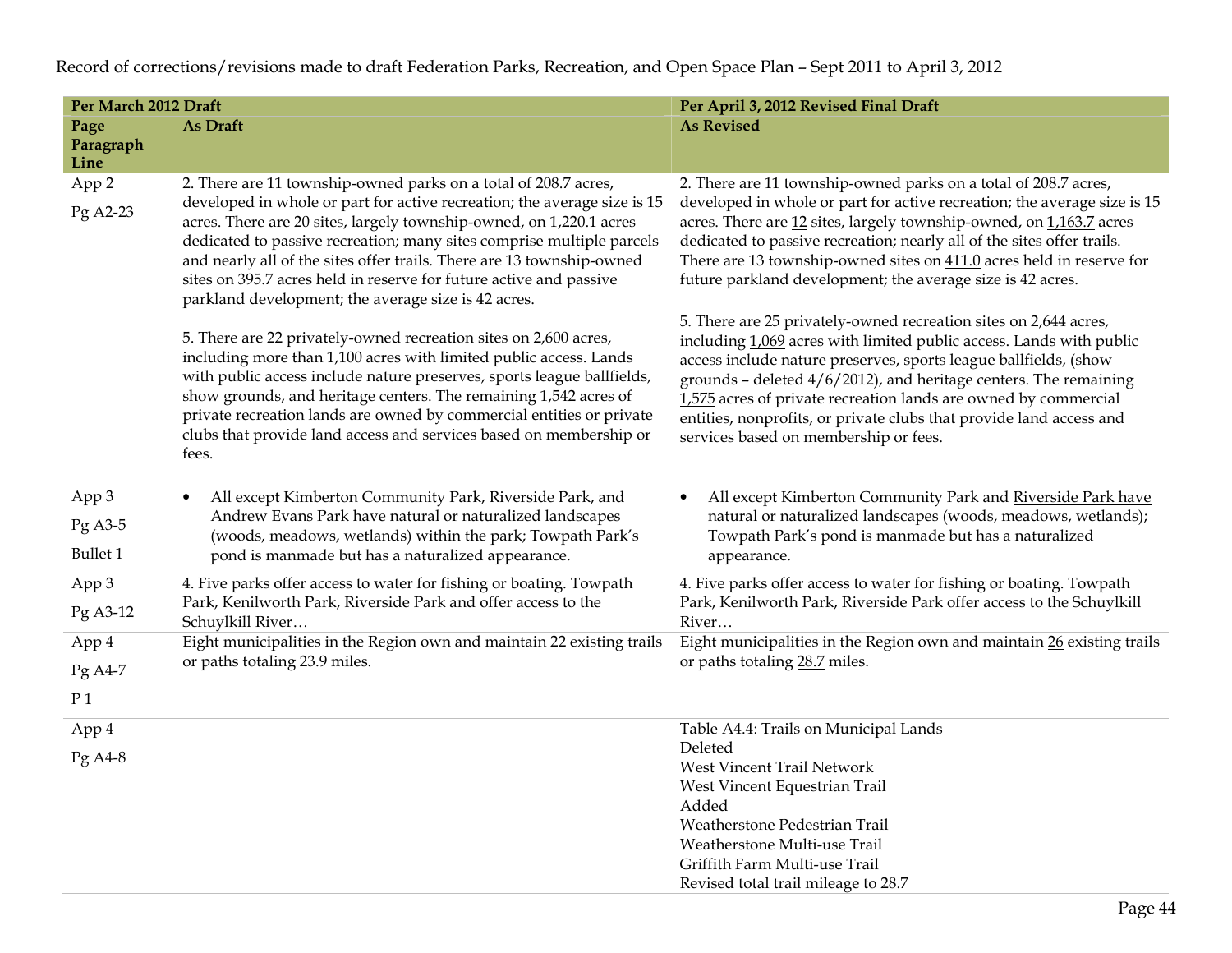| Per March 2012 Draft |                                                                                                   | Per April 3, 2012 Revised Final Draft                                                                                         |  |  |  |  |
|----------------------|---------------------------------------------------------------------------------------------------|-------------------------------------------------------------------------------------------------------------------------------|--|--|--|--|
| Page                 | As Draft                                                                                          | <b>As Revised</b>                                                                                                             |  |  |  |  |
| Paragraph            |                                                                                                   |                                                                                                                               |  |  |  |  |
| Line                 |                                                                                                   |                                                                                                                               |  |  |  |  |
|                      |                                                                                                   | See end for trail details                                                                                                     |  |  |  |  |
| App 4                | The West Vincent Township Trail Network currently comprises a few                                 | The West Vincent Township Trail Network currently comprises a few                                                             |  |  |  |  |
| Pg A4-20             | disparate trails and the Horse-Shoe Trail. A half-mile walking and                                | disparate trails and the Horse-Shoe Trail. A half-mile walking and                                                            |  |  |  |  |
|                      | bicycling trail and a quarter-mile equestrian trail are located in the                            | bicycling trail and a mile-plus multi-use (hiking and equestrian) trail                                                       |  |  |  |  |
| $P_3$                | Weatherstone development. Another half-mile walking and bicycling                                 | are located in the Weatherstone development. A 1.4 miles<br>unimproved multi-use perimeter trail exists on the township-owned |  |  |  |  |
|                      | trail is located in Andrew Evans Park. A realignment of the Horse-<br>Shoe Trail                  | Griffith Farm. Another half-mile walking and bicycling trail is located                                                       |  |  |  |  |
|                      |                                                                                                   | in Andrew Evans Park. In addition, the West Vincent Land Trust and                                                            |  |  |  |  |
|                      |                                                                                                   | French and Pickering Creeks Conservation Trust hold several public                                                            |  |  |  |  |
|                      |                                                                                                   | access trail easements on private lands. A realignment of the Horse-                                                          |  |  |  |  |
|                      |                                                                                                   | Shoe Trail                                                                                                                    |  |  |  |  |
|                      |                                                                                                   |                                                                                                                               |  |  |  |  |
| App 4                | 8.  Trails at Crow's Nest Preserve, Warwick County Park, Coventry                                 | 8.  Trails at Crow's Nest Preserve, Warwick County Park, and                                                                  |  |  |  |  |
| Pg A4-24             | Woods, and the West Vincent Equestrian Trail at Weatherstone                                      | Coventry Woods comprise the majority of the remaining public trail                                                            |  |  |  |  |
|                      | comprise the majority of the remaining public trail mileage for                                   | mileage for equestrian use.                                                                                                   |  |  |  |  |
|                      | equestrian use.                                                                                   |                                                                                                                               |  |  |  |  |
|                      | 25. Trail easements need consistent monitoring and enforcement. This                              | 25. Trail easements need consistent monitoring and enforcement. This                                                          |  |  |  |  |
| App 4                | has been a recent focus of the French and Pickering Creeks                                        | has been a recent focus of the French and Pickering Creeks                                                                    |  |  |  |  |
| Pg A4-26             | Conservation Trust for the easements it holds, however not all                                    | Conservation Trust for the easements it holds.                                                                                |  |  |  |  |
|                      | easements are monitored by the Trust.                                                             |                                                                                                                               |  |  |  |  |
| App 5                |                                                                                                   | Table A5.6 Districts on the National Register of Historic Places                                                              |  |  |  |  |
| Pg A5-16             |                                                                                                   | Revised French Creek Farm from 2 acres to 20 acres                                                                            |  |  |  |  |
|                      |                                                                                                   | Revised total acreage to 5,314                                                                                                |  |  |  |  |
|                      |                                                                                                   | Revised location from East Pikeland to West Vincent                                                                           |  |  |  |  |
| App 5                | Map 7, Protected Lands, illustrates the 20,198.6 acres of protected                               | Map 7, Protected Lands, illustrates the 19,563.9 acres of protected open                                                      |  |  |  |  |
| $A5-21$              | open space in Northern Chester County (26.8 percent of the 75,278.1                               | space in Northern Chester County (26.0 percent of the 75,278.1 acre                                                           |  |  |  |  |
|                      | acre region) as of August 2009.  This total includes 14,439.9 acres of                            | region) using best available data as of August 2009.  This total                                                              |  |  |  |  |
|                      | private land, or 19.2 percent of the Region, that is protected primarily                          | includes 13,423.4 acres of land, or 19.2 percent of the Region, that is                                                       |  |  |  |  |
|                      | for land and resource<br>conservation as well as 4,908.3 acres, or 6.5 percent, that is protected | protected primarily for land and resource conservation as well as                                                             |  |  |  |  |
|                      | as federal, state, county, or municipal public recreation lands.                                  | 4,849.5 acres, or 6.5 percent, that is protected as federal, state, county,<br>or municipal public recreation lands.          |  |  |  |  |
|                      | At the municipal level, East Nantmeal has the largest amount of                                   | At the municipal level, East Nantmeal has the largest amount of                                                               |  |  |  |  |
|                      | protected open space (5,143.5 acres) as well as the largest percentage                            | protected open space (5,143.5 acres) as well as the largest percentage                                                        |  |  |  |  |
|                      | of protected open space (49.1 percent) within its municipal boundary.                             | of protected open space (49.1 percent) within its municipal boundary.                                                         |  |  |  |  |
|                      | East Coventry has the smallest amount of protected open space (675.0                              | East Coventry has the smallest amount of protected open space (615.1)                                                         |  |  |  |  |
|                      | acres) and the smallest percentage of protected open space (9.7                                   | acres) and the smallest percentage of protected open space $(8$ percent)                                                      |  |  |  |  |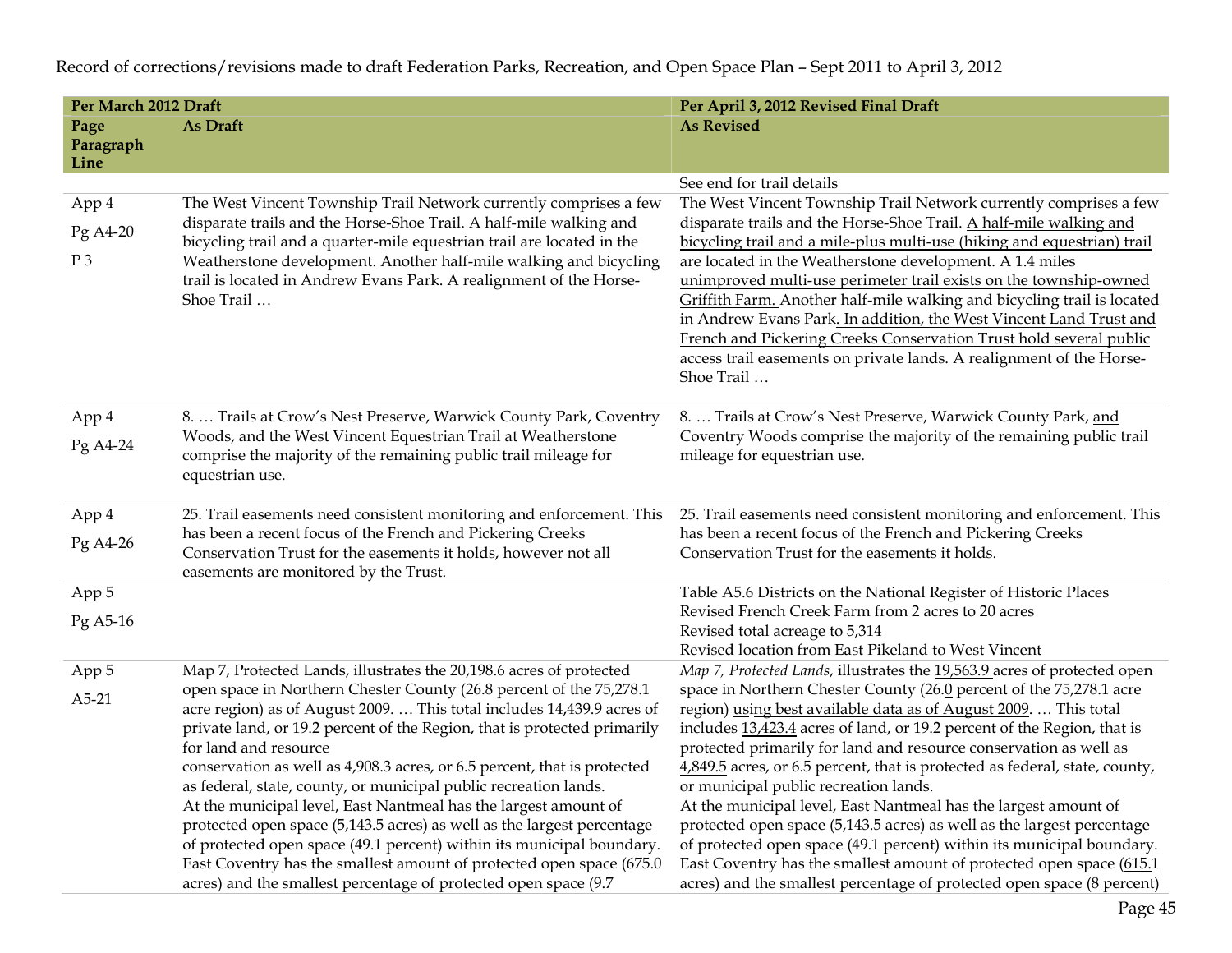| <b>As Revised</b><br>As Draft<br>Page                                                                                                                                                                                                                                               |                                                                                                                                  |  |  |  |  |
|-------------------------------------------------------------------------------------------------------------------------------------------------------------------------------------------------------------------------------------------------------------------------------------|----------------------------------------------------------------------------------------------------------------------------------|--|--|--|--|
|                                                                                                                                                                                                                                                                                     |                                                                                                                                  |  |  |  |  |
| Paragraph<br>Line                                                                                                                                                                                                                                                                   |                                                                                                                                  |  |  |  |  |
| percent) within its municipal boundary.<br>within its municipal boundary.                                                                                                                                                                                                           |                                                                                                                                  |  |  |  |  |
| $\ddotsc$                                                                                                                                                                                                                                                                           |                                                                                                                                  |  |  |  |  |
| AGRICULTURAL EASEMENTS<br>AGRICULTURAL EASEMENTS                                                                                                                                                                                                                                    |                                                                                                                                  |  |  |  |  |
| Agricultural easements held by Chester County are found in all nine<br>Agricultural easements held by Chester County are found in all nine                                                                                                                                          |                                                                                                                                  |  |  |  |  |
| municipalities and total 3,898.0 acres. East Nantmeal has the greatest<br>municipalities and total 3,897.9 acres. East Nantmeal has the greatest                                                                                                                                    |                                                                                                                                  |  |  |  |  |
| amount of land protected by agricultural easements, 1,053.7 acres;<br>amount of land protected by agricultural easements, 1,053.7 acres;<br>East Coventry, the smallest, 1.8 acres.<br>East Pikeland, the smallest, 1.8 acres.                                                      |                                                                                                                                  |  |  |  |  |
|                                                                                                                                                                                                                                                                                     |                                                                                                                                  |  |  |  |  |
| App 5<br>Table A5.5: Protected Lands by Type by Municipality, 2009                                                                                                                                                                                                                  |                                                                                                                                  |  |  |  |  |
| West Vincent acreages revised<br>Pg A5-22                                                                                                                                                                                                                                           |                                                                                                                                  |  |  |  |  |
| See table at end.                                                                                                                                                                                                                                                                   |                                                                                                                                  |  |  |  |  |
| Conservation easements protect 7,109.1 acres in seven municipalities<br>Conservation easements protect 6,585.5 acres in seven municipalities<br>App 5                                                                                                                               |                                                                                                                                  |  |  |  |  |
| in the Region<br>$A5-23$<br>Conservation easements are held by the French and Pickering Creeks                                                                                                                                                                                      | in the Region Conservation easements are held by the French and<br>Pickering Creeks Conservation Trust, the Natural Lands Trust, |  |  |  |  |
| P <sub>3</sub><br>Conservation Trust and other land trusts.                                                                                                                                                                                                                         | Brandywine Conservancy, and other land trusts.                                                                                   |  |  |  |  |
|                                                                                                                                                                                                                                                                                     |                                                                                                                                  |  |  |  |  |
| Eight of the nine municipalities have protected open space through<br>Eight of the nine municipalities have protected open space through<br>App 5                                                                                                                                   |                                                                                                                                  |  |  |  |  |
| land acquisition or easement or influenced open space protection<br>land acquisition or easement or influenced open space protection<br>A5-24                                                                                                                                       |                                                                                                                                  |  |  |  |  |
| through their land development requirements. These include the 20<br>through their land development requirements. These include the 12<br>P <sub>1</sub>                                                                                                                            |                                                                                                                                  |  |  |  |  |
| named tracts acquired as open space and available for passive<br>named tracts acquired as open space and available for passive<br>recreation, as listed in Table 9, Municipal Open Space/Passive Parkland<br>recreation, as listed in Table 9,                                      |                                                                                                                                  |  |  |  |  |
| (also shown as Table 2 in Appendix 2), as well as other parcels. $\underline{A}$<br>Municipal Open Space/Passive Parkland (also shown as Table 2 in                                                                                                                                 |                                                                                                                                  |  |  |  |  |
| Appendix 2), as well as other parcels.<br>total of 1,287.0 acres has been protected with this technique.                                                                                                                                                                            |                                                                                                                                  |  |  |  |  |
| A total of 2,424.6 acres - nearly 13 percent of the total protected open                                                                                                                                                                                                            |                                                                                                                                  |  |  |  |  |
| space in the Region-has been protected with this technique.                                                                                                                                                                                                                         |                                                                                                                                  |  |  |  |  |
| In several locations, more than one protection technique has been<br>In several locations, more than one protection technique has been<br>App 5                                                                                                                                     |                                                                                                                                  |  |  |  |  |
| used to ensure compliance. Lands where this has occurred are found<br>used to ensure compliance. Lands where this has occurred are found<br>$A5-25$<br>in five municipalities and total 1,584.4 acres. To avoid<br>in five municipalities and total 1,582.4 acres. To avoid double- |                                                                                                                                  |  |  |  |  |
| P <sub>1</sub> , 2<br>doublecounting, this figure is deducted from the 15,423.7 acres<br>counting, this figure is deducted from the 16,264.5 acres shown as                                                                                                                         |                                                                                                                                  |  |  |  |  |
| shown as protected in Table A5.8.<br>protected in Table A5.8.                                                                                                                                                                                                                       |                                                                                                                                  |  |  |  |  |
|                                                                                                                                                                                                                                                                                     |                                                                                                                                  |  |  |  |  |
| Public recreation lands are also considered protected for the long<br>Public recreation lands are also considered protected for the long                                                                                                                                            |                                                                                                                                  |  |  |  |  |
| term by the nature of their ownership and use, though few if any<br>term by the nature of their ownership and use, though few if any                                                                                                                                                |                                                                                                                                  |  |  |  |  |
| easements or deed restrictions are in place. These lands are described<br>easements or deed restrictions are in place. These lands representing                                                                                                                                     |                                                                                                                                  |  |  |  |  |
| in detail in Appendix 2.<br>4,853.5 acres are described in detail in Appendix 2.<br>11. With the exception of East Nantmeal, forest and agricultural lands<br>11. With the exception of East Nantmeal, agricultural lands are<br>App 5                                              |                                                                                                                                  |  |  |  |  |
| are largely unprotected from<br>largely unprotected from development yet vastly important to the                                                                                                                                                                                    |                                                                                                                                  |  |  |  |  |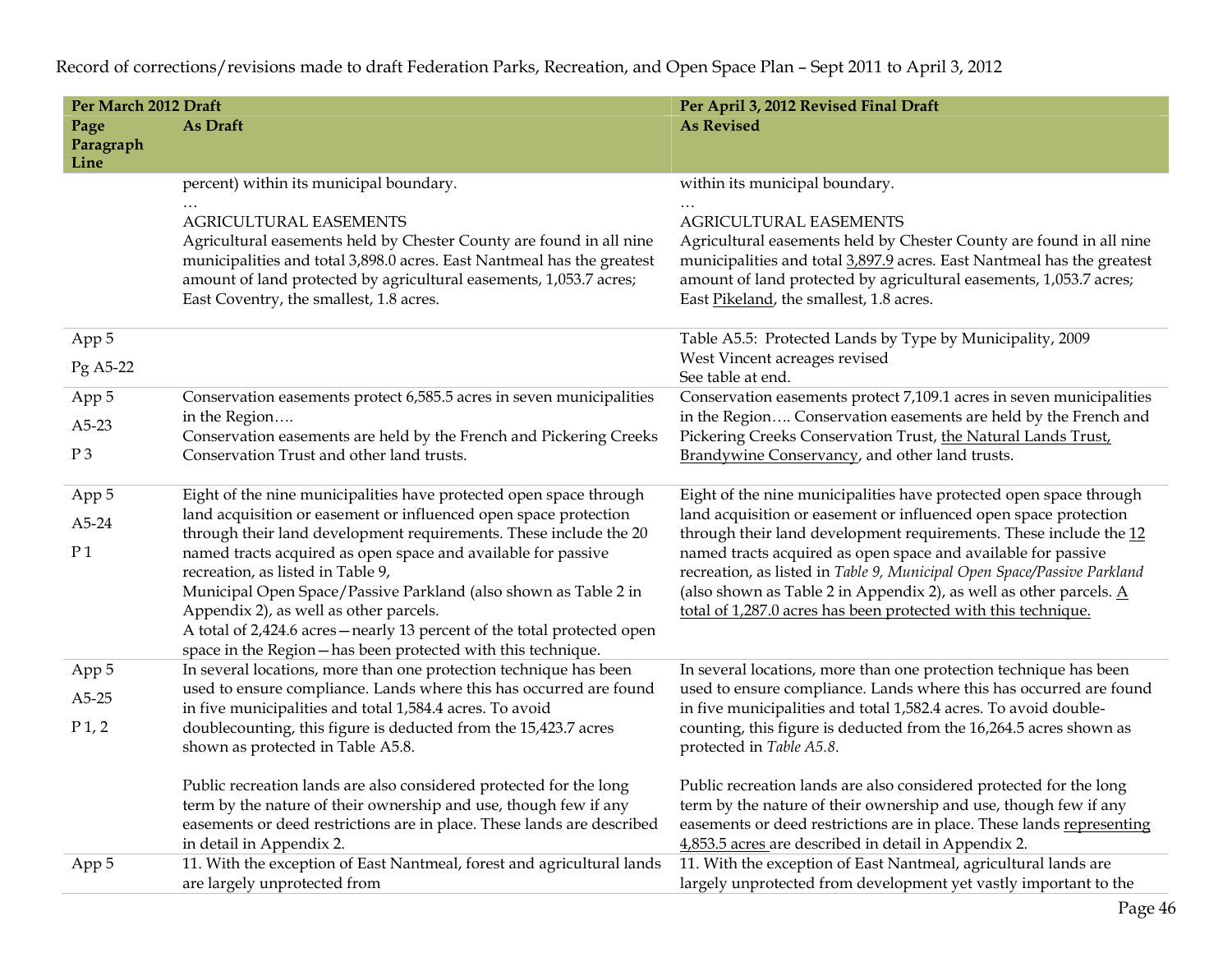| Per March 2012 Draft       |                                                                                                                                                                                                                                                                                                                            | Per April 3, 2012 Revised Final Draft                                                                                                                                                                                                                                                                                                                          |  |  |  |  |
|----------------------------|----------------------------------------------------------------------------------------------------------------------------------------------------------------------------------------------------------------------------------------------------------------------------------------------------------------------------|----------------------------------------------------------------------------------------------------------------------------------------------------------------------------------------------------------------------------------------------------------------------------------------------------------------------------------------------------------------|--|--|--|--|
| Page<br>Paragraph<br>Line  | As Draft                                                                                                                                                                                                                                                                                                                   | <b>As Revised</b>                                                                                                                                                                                                                                                                                                                                              |  |  |  |  |
| Pg A5-29                   | development yet vastly important to the economy and visual<br>character of the Region.                                                                                                                                                                                                                                     | economy and visual character of the Region.                                                                                                                                                                                                                                                                                                                    |  |  |  |  |
| App 5<br>Pg A5-30          | 20. Land trusts and conservancies, municipalities, and Chester<br>County have protected 18,750 acres of open space in Northern<br>Chester County (25 percent of the 75,278 acre region) as of August<br>2009.<br>22. Residents of East Nantmeal have made a significant contribution                                       | 20. Best available data shows that land trusts and conservancies,<br>municipalities, and Chester County have protected 19,563.9 acres of<br>open space in Northern Chester County (26 percent of the 75,278 acre<br>region) as of August 2009.<br>(revised $4/6/2012$ )                                                                                        |  |  |  |  |
|                            | to protected open space in the Region through voluntary deed<br>restrictions.                                                                                                                                                                                                                                              | 22. Voluntary deed restrictions established by local landowners<br>protect more than 530 acres.                                                                                                                                                                                                                                                                |  |  |  |  |
| App 6                      |                                                                                                                                                                                                                                                                                                                            | Table                                                                                                                                                                                                                                                                                                                                                          |  |  |  |  |
| Pg A6-8                    |                                                                                                                                                                                                                                                                                                                            | Added to West Vincent<br>Trout Rodeo, Spring, West Vincent Township Police Department<br>Turkey Trot, November, Park and Recreation Commission                                                                                                                                                                                                                 |  |  |  |  |
| App 6<br>Pg A6-13          | For example, GEYA soccer serves mainly East Nantmeal, West<br>Pikeland, and West Vincent townships. Coventry Soccer Association<br>serves primarily East Coventry, East Vincent, North Coventry, South<br>Coventry, and Warwick townships. It also serves West Vincent<br>township, but to a lesser extent than GYEA does. | For example, GEYA soccer serves mainly East Nantmeal, West<br>Pikeland, and West Vincent townships, as well as Upper Uwchlan<br>and Wallace. Coventry Soccer Association serves primarily East<br>Coventry, East Vincent, North Coventry, South Coventry, and<br>Warwick townships. It also serves West Vincent township, but to a<br>lesser extent than GEYA. |  |  |  |  |
| App 6                      | About 4,051 participants played in the leagues in 2010.                                                                                                                                                                                                                                                                    | About 4,051 participants played in the leagues in 2009 or were on                                                                                                                                                                                                                                                                                              |  |  |  |  |
| Pg A6-10<br>P <sub>1</sub> |                                                                                                                                                                                                                                                                                                                            | league waiting lists.                                                                                                                                                                                                                                                                                                                                          |  |  |  |  |
| L <sub>3</sub>             |                                                                                                                                                                                                                                                                                                                            |                                                                                                                                                                                                                                                                                                                                                                |  |  |  |  |
| App 6                      | DARC offers adult leagues for softball, basketball, volleyball, and                                                                                                                                                                                                                                                        | DARC is the only organization offering adult leagues for softball,                                                                                                                                                                                                                                                                                             |  |  |  |  |
| Pg A6-11                   | street hockey, and youth sports clinics and camps.                                                                                                                                                                                                                                                                         | basketball, volleyball, and street hockey. It also offers youth sports<br>clinics and camps.                                                                                                                                                                                                                                                                   |  |  |  |  |
| P <sub>2</sub>             |                                                                                                                                                                                                                                                                                                                            |                                                                                                                                                                                                                                                                                                                                                                |  |  |  |  |
| L <sub>2</sub>             |                                                                                                                                                                                                                                                                                                                            |                                                                                                                                                                                                                                                                                                                                                                |  |  |  |  |
| App 6<br>Pg A6-16          | Table A6.6: Private Providers of Recreation and Cultural Heritage<br>Programs<br>Ludwig's Corner Horse Show and Country Fair                                                                                                                                                                                               |                                                                                                                                                                                                                                                                                                                                                                |  |  |  |  |
|                            | Dedicated to preserving the tradition of horses in Chester County.                                                                                                                                                                                                                                                         | Dedicated to preserving the tradition of horses in Chester County.                                                                                                                                                                                                                                                                                             |  |  |  |  |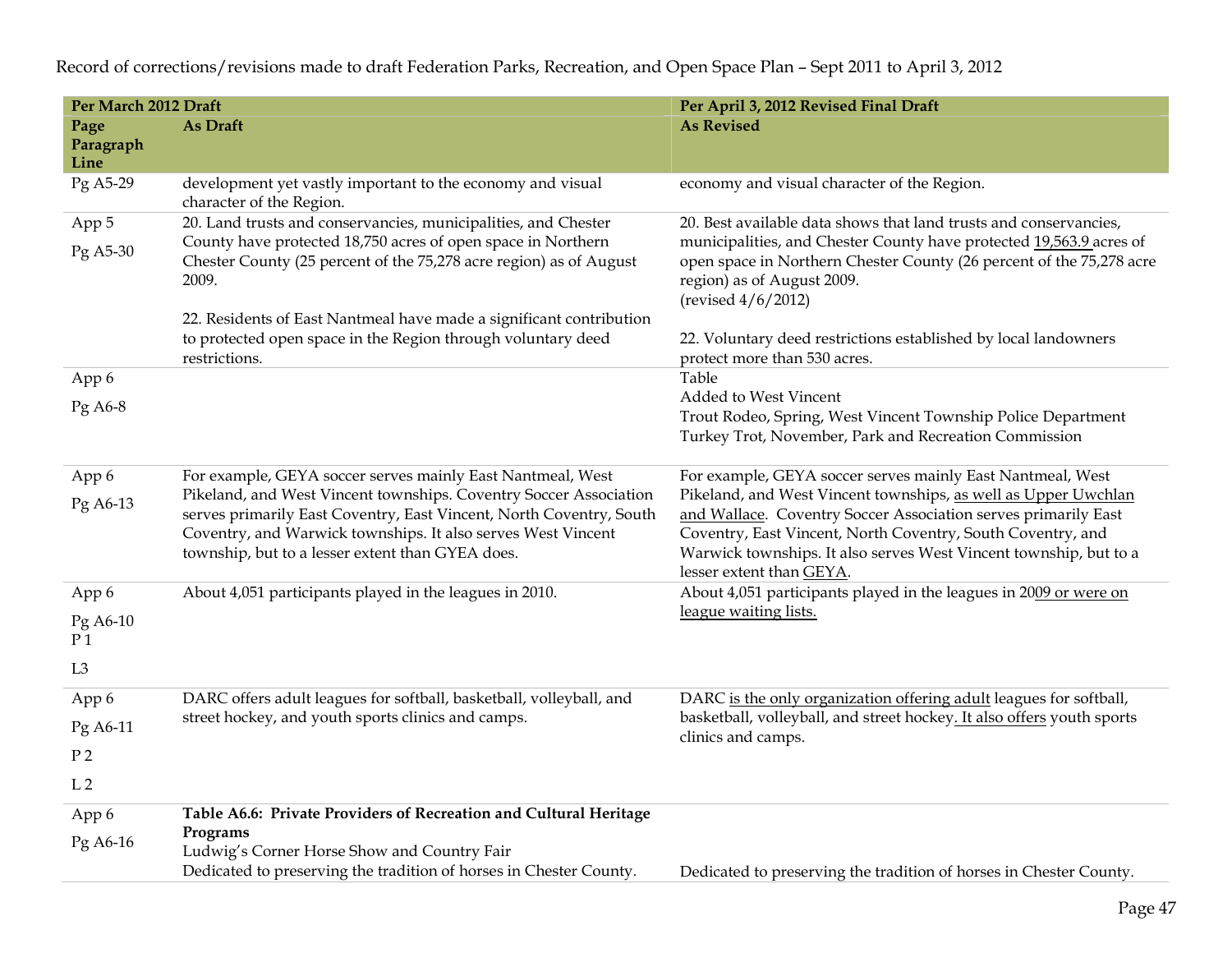| Per March 2012 Draft                     |                                                                                                                                                                                                                                                                                                                                                                                                                  | Per April 3, 2012 Revised Final Draft                                                                                                                                                                                                                                                                                                                                                                                                                                                                                                                                        |  |  |  |  |
|------------------------------------------|------------------------------------------------------------------------------------------------------------------------------------------------------------------------------------------------------------------------------------------------------------------------------------------------------------------------------------------------------------------------------------------------------------------|------------------------------------------------------------------------------------------------------------------------------------------------------------------------------------------------------------------------------------------------------------------------------------------------------------------------------------------------------------------------------------------------------------------------------------------------------------------------------------------------------------------------------------------------------------------------------|--|--|--|--|
| Page<br>Paragraph<br>Line                | As Draft                                                                                                                                                                                                                                                                                                                                                                                                         | <b>As Revised</b>                                                                                                                                                                                                                                                                                                                                                                                                                                                                                                                                                            |  |  |  |  |
|                                          | Offers horse-related programs and special events such as a car show,<br>and provides space for community programs such as sports.                                                                                                                                                                                                                                                                                | Offers horse-related programs and special events.                                                                                                                                                                                                                                                                                                                                                                                                                                                                                                                            |  |  |  |  |
| App 7<br>Pg A7-1<br>P3<br>L <sub>3</sub> | Examples of these special purpose committees include the<br>Pottstown Metropolitan Regional Planning Committee, the Hopewell<br>Big Woods Trails and Recreation Plan Advisory Committee, and the<br>Northern Federation Regional Resource Plan Advisory Committee.                                                                                                                                               | Examples of these special purpose committees include the Pottstown<br>Metropolitan Regional Planning Committee, the Phoenixville<br>Regional Planning Committee, the Hopewell Big Woods Trails and<br>Recreation Plan Advisory Committee, and the Northern Federation<br>Regional Resource Plan Advisory Committee.                                                                                                                                                                                                                                                          |  |  |  |  |
| App 7<br>$Pg$ A7-2                       |                                                                                                                                                                                                                                                                                                                                                                                                                  | Table A7.7: Northern Chester County Municipalities, Governance,<br>Administration, and Boards and Committees Related to Parks,<br>Recreation, and Open Space<br><b>West Vincent</b><br>Added Sustainability Committee (9 members)                                                                                                                                                                                                                                                                                                                                            |  |  |  |  |
| App 7                                    |                                                                                                                                                                                                                                                                                                                                                                                                                  | Table A7.8: Municipal Operating Budgets, Per Capita Investment,                                                                                                                                                                                                                                                                                                                                                                                                                                                                                                              |  |  |  |  |
| Pg A7-18                                 |                                                                                                                                                                                                                                                                                                                                                                                                                  | and Ratio of Parks and Recreation to Operating Budget, 2010<br>Added<br>Source: Municipalities; Toole Recreation Planning                                                                                                                                                                                                                                                                                                                                                                                                                                                    |  |  |  |  |
| App 8                                    |                                                                                                                                                                                                                                                                                                                                                                                                                  | Table A8.9: Example Application of Mandatory Dedication of                                                                                                                                                                                                                                                                                                                                                                                                                                                                                                                   |  |  |  |  |
| $Pg$ A8-3                                |                                                                                                                                                                                                                                                                                                                                                                                                                  | Parkland<br><b>Added West Vincent row</b><br>See data at end                                                                                                                                                                                                                                                                                                                                                                                                                                                                                                                 |  |  |  |  |
| App 8                                    | Six of the nine municipalities have mandatory dedication provisions                                                                                                                                                                                                                                                                                                                                              | Seven of the nine municipalities have mandatory dedication                                                                                                                                                                                                                                                                                                                                                                                                                                                                                                                   |  |  |  |  |
| $Pg$ A8-4                                | in their subdivision and land development ordinances as a means to<br>acquire land for future parkland and open space, or to collect fees for<br>the development of recreation facilities. Three have no provisions for<br>dedicated parkland.<br>Summary information of current mandatory dedication of parkland<br>provisions are presented in Table A8.2.                                                     | provisions in their subdivision and land development ordinances as a<br>means to acquire land for future parkland and open space, or to<br>collect fees for the development of recreation facilities. East Nantmeal<br>and Warwick have no provisions for dedicated parkland. Summary<br>information of current mandatory dedication of parkland provisions<br>are presented in Table A8.2.                                                                                                                                                                                  |  |  |  |  |
|                                          | East Coventry, East Vincent and South Coventry follow the most<br>common practice of specifying an acreage (or square footage) to be<br>dedicated based on the number of residential units. Both include a<br>feein-lieu option. East Vincent uses a predetermined fee, while South<br>Coventry requires the applicant to present the fee based on the fair<br>market value of the undeveloped land.<br>$\cdots$ | East Coventry, East Vincent, South Coventry and West Vincent<br>follow the most common practice of specifying an acreage (or square<br>footage) to be dedicated based on the number of residential units. All<br>include a fee-in-lieu option. Methods for fee determination vary<br>across all four. East Vincent uses a predetermined fee, East Coventry<br>and South Coventry require the applicant to present the fee based on<br>the fair market value of the undeveloped land, and West Vincent<br>determines its fee based on the cost of a similar land acquisition. |  |  |  |  |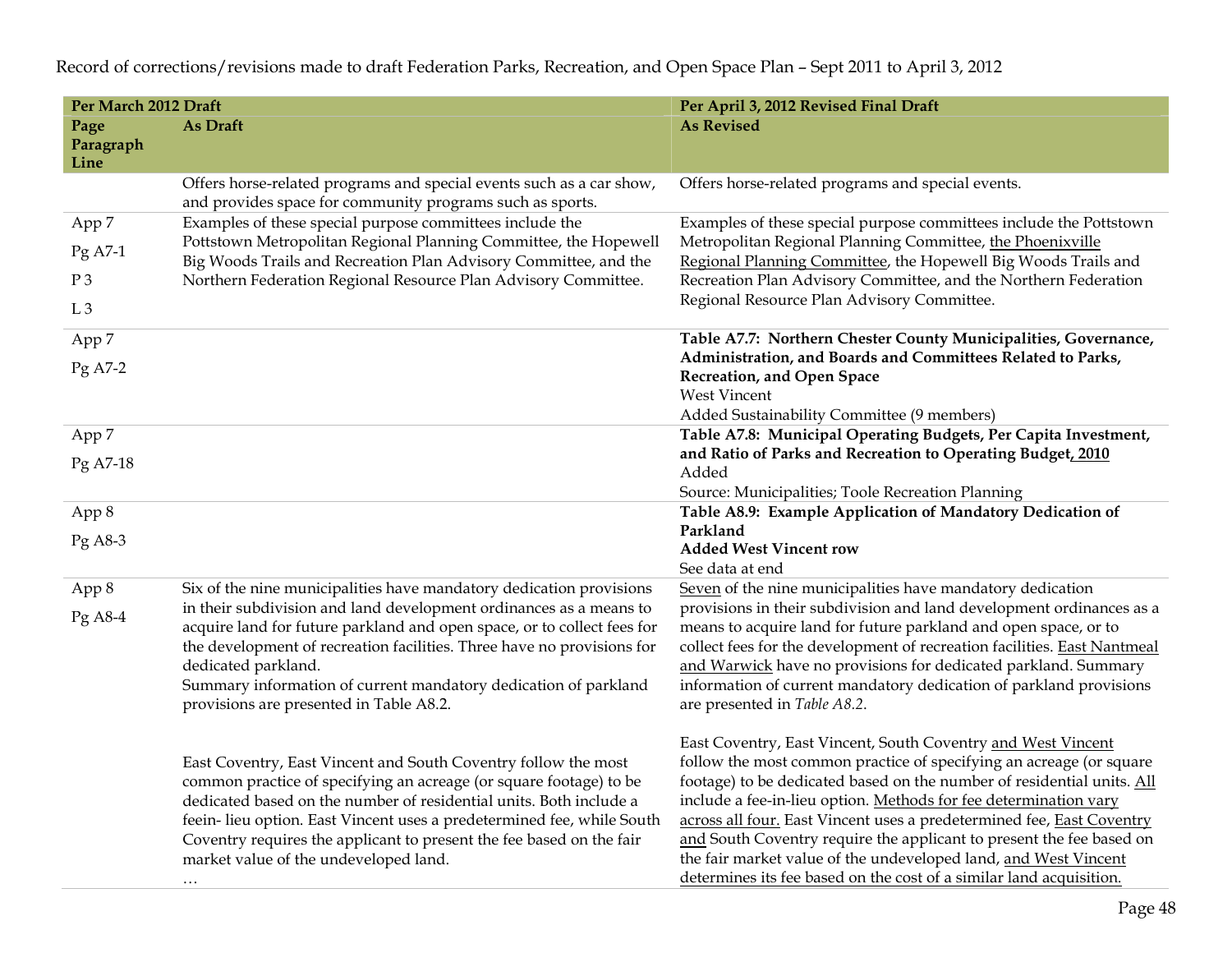| Per March 2012 Draft      |                                                                                                                                                                                                                                                                                                                                                                                                                                                                                                                                                                                                                                                                                                          | Per April 3, 2012 Revised Final Draft                                                                                                                                                                                                                                                                                                                                                                                                                                                                                                                                    |  |  |  |  |
|---------------------------|----------------------------------------------------------------------------------------------------------------------------------------------------------------------------------------------------------------------------------------------------------------------------------------------------------------------------------------------------------------------------------------------------------------------------------------------------------------------------------------------------------------------------------------------------------------------------------------------------------------------------------------------------------------------------------------------------------|--------------------------------------------------------------------------------------------------------------------------------------------------------------------------------------------------------------------------------------------------------------------------------------------------------------------------------------------------------------------------------------------------------------------------------------------------------------------------------------------------------------------------------------------------------------------------|--|--|--|--|
| Page<br>Paragraph<br>Line | As Draft                                                                                                                                                                                                                                                                                                                                                                                                                                                                                                                                                                                                                                                                                                 | <b>As Revised</b>                                                                                                                                                                                                                                                                                                                                                                                                                                                                                                                                                        |  |  |  |  |
|                           | East Nantmeal, Warwick, and West Vincent have no provisions for<br>the dedication of parkland per se. Warwick and West Vincent both<br>have open space requirements in their zoning ordinances. West<br>Vincent's provisions indicate that the land may be used for recreation<br>but is not required to be reserved for this use. Warwick's provisions<br>do not inherently or specifically address the need for recreational<br>land.<br>While most municipalities in Pennsylvania enforce<br>their mandatory dedication requirement only on residential land<br>development submissions, East Coventry, East Pikeland, and North<br>Coventry have enacted mandatory dedication of parkland provisions | East Nantmeal and Warwick have no provisions for the dedication of<br>parkland per se.<br>Warwick and West Vincent both have open space requirements in<br>their zoning ordinances. Warwick's provisions do not inherently or<br>specifically address the need for recreational land.<br>While most municipalities in Pennsylvania enforce their mandatory<br>dedication requirement only on residential land development<br>submissions, East Pikeland, and North Coventry have enacted<br>mandatory dedication of parkland provisions for all types of<br>development. |  |  |  |  |
| App 8<br>$Pg$ A8-5        | for all types of development.<br>Table A8.10: Mandatory Dedication of Parkland Provisions<br>East Coventry Township Subdivision and Land Development<br>Ordinance (SLDO), 2005.<br>Parkland requirement:<br>Based on use:<br>• residential use/density based on size (0-40%)<br>• adult community, industrial and commercial uses (20%)<br>• institutional uses (25%)<br>Percentages of total specified for active use (0-25%) and passive<br>use/open space (5-25%) also based on use/density.                                                                                                                                                                                                          | Table A8.11: Mandatory Dedication of Parkland Provisions<br>East Coventry Township Subdivision and Land Development<br>Ordinance (SLDO), 2011.<br>Parkland requirement: 0.02 acres per dwelling unit or building lot                                                                                                                                                                                                                                                                                                                                                     |  |  |  |  |
|                           | West Vincent Township<br>Fee-in-Lieu Option:<br>Value based on the Township's estimated cost of acquiring land<br>that is similar in area and has attributes which would better serve the<br>public recreational needs.<br>Comments: Provisions in the Zoning Ordinance address open space<br>protection by district and density; requirements range from 50-80%<br>open space, generally separate from primary conservation, which<br>may be used for recreation.                                                                                                                                                                                                                                       | West Vincent Township<br>Fee-in-Lieu Option:<br>Value based on the Township's estimated cost of acquiring similar<br>land that has attributes which would better serve the public<br>recreational needs.<br>Comments: ; and applicable to residential and commercial districts.                                                                                                                                                                                                                                                                                          |  |  |  |  |
| App 8                     | 1. East Coventry, East Vincent and South Coventry follow the most<br>common practice of specifying an                                                                                                                                                                                                                                                                                                                                                                                                                                                                                                                                                                                                    | 1. East Coventry, East Vincent, and South Coventry and West Vincent                                                                                                                                                                                                                                                                                                                                                                                                                                                                                                      |  |  |  |  |
| Pg A8-11                  | acreage (or square footage) to be dedicated based on the number of                                                                                                                                                                                                                                                                                                                                                                                                                                                                                                                                                                                                                                       | follow the most common practice of specifying an acreage (or square<br>footage) to be dedicated based on the number of residential units.                                                                                                                                                                                                                                                                                                                                                                                                                                |  |  |  |  |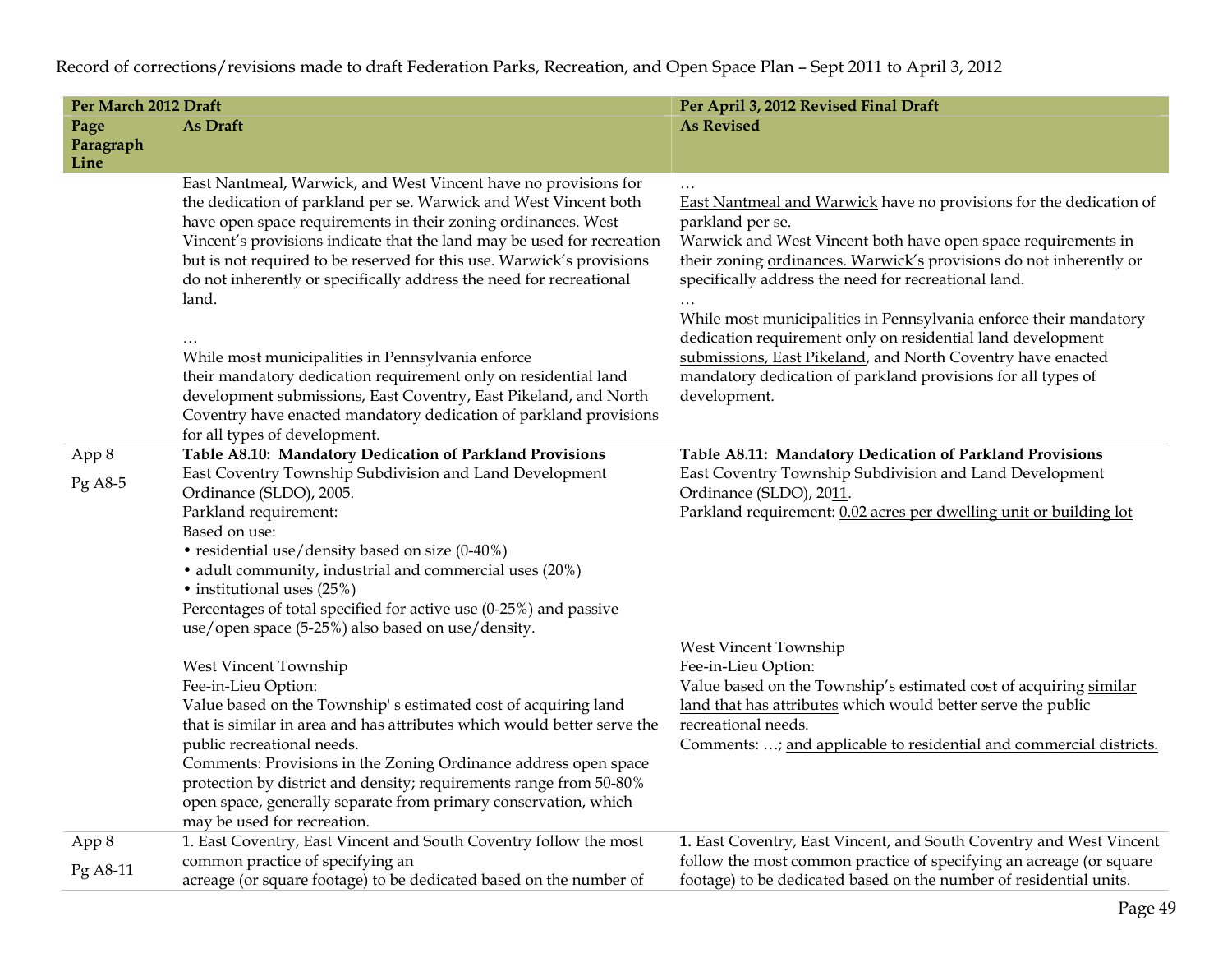| Per March 2012 Draft      |                                                                                                                                                                                                                                                                                                           | Per April 3, 2012 Revised Final Draft                                                                                                                                                                                                                                                                                                                                                                           |
|---------------------------|-----------------------------------------------------------------------------------------------------------------------------------------------------------------------------------------------------------------------------------------------------------------------------------------------------------|-----------------------------------------------------------------------------------------------------------------------------------------------------------------------------------------------------------------------------------------------------------------------------------------------------------------------------------------------------------------------------------------------------------------|
| Page<br>Paragraph<br>Line | As Draft                                                                                                                                                                                                                                                                                                  | <b>As Revised</b>                                                                                                                                                                                                                                                                                                                                                                                               |
|                           | residential units.<br>2. East Pikeland, and North Coventry require a percentage of the<br>proposed-for development,<br>including commercial, industrial, and institutional uses, to be<br>dedicated. This approach works well<br>where parcels are large enough to yield parkland of at least five acres. | 2. East Pikeland, and North Coventry require a percentage of the land<br>proposed-for development, including commercial, industrial, and<br>institutional uses, to be dedicated. This approach works well where<br>parcels are large enough to yield parkland of at least five acres. West<br>Vincent requires a dedication of a percentage of residential and<br>commercial developments to public space uses. |
| Map 7                     |                                                                                                                                                                                                                                                                                                           | <b>Protected Open Space</b><br>Weatherstone open space reclassified as Private Recreation                                                                                                                                                                                                                                                                                                                       |
| Map 8                     |                                                                                                                                                                                                                                                                                                           | <b>Recreation Features</b><br>Weatherstone open space reclassified as Private Recreation<br>Private Recreation along Route 113 in East Pikeland deleted                                                                                                                                                                                                                                                         |
| Map 9                     |                                                                                                                                                                                                                                                                                                           | <b>Trails</b><br>French Creek Trail in East Pikeland reclassified to<br>design/construction                                                                                                                                                                                                                                                                                                                     |
| Map 10                    |                                                                                                                                                                                                                                                                                                           | <b>Historic Sites and Heritage Facilities</b><br>Rapps Bridge symbol moved west to French Creek                                                                                                                                                                                                                                                                                                                 |

## **Table A4.4: Trails on Municipal Lands**

| <b>Trail Name</b>             | <b>Location Owner</b> | Length<br>(miles) | <b>Surface</b>   | Valking | Bicycling | Equestrian | $\mathbf{Q}$ | Pets | ted<br>Protect<br>geo |
|-------------------------------|-----------------------|-------------------|------------------|---------|-----------|------------|--------------|------|-----------------------|
| Weatherstone Pedestrian       |                       |                   |                  |         |           |            |              |      |                       |
| Trail                         | West Vincent          | 0.5               | Asphalt/Blacktop | Ρ       | P         | R          | U            | Р    | Y                     |
| Weatherstone Multi-use        |                       |                   |                  |         |           |            |              |      |                       |
| Trail                         | <b>West Vincent</b>   | 1.2               | Dirt             | P       | R.        | P          | N            | R    | Y                     |
| Griffith Farm Multi-use Trail | <b>West Vincent</b>   | 1.4               | Dirt             | P       | R         | Ρ          | N            | Ρ    | Υ                     |
| <b>Total</b>                  |                       | 28.7              |                  |         |           |            |              |      |                       |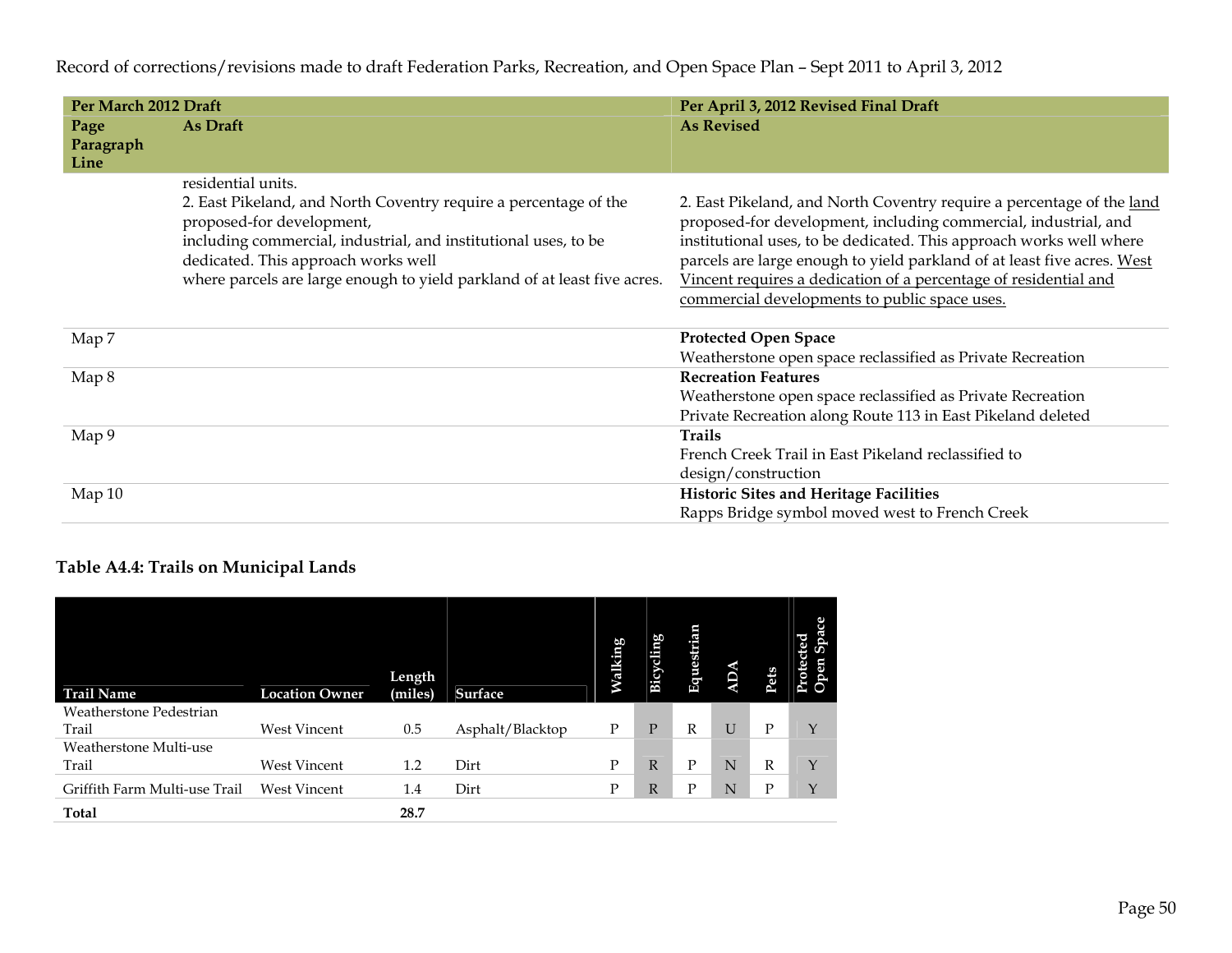## **Table A5.12: Protected Lands by Type by Municipality, 2009**

| <b>Protection Type</b>                             |               |          |          |              |          |          |          |          |          | Chester  | Northern Percent of<br>Northern |
|----------------------------------------------------|---------------|----------|----------|--------------|----------|----------|----------|----------|----------|----------|---------------------------------|
|                                                    |               | East     | East     |              | North    | South    |          | West     | West     | County   | Chester                         |
|                                                    | East Coventry | Nantmeal | Pikeland | East Vincent | Coventry | Coventry | Warwick  | Pikeland | Vincent  | Acres    | County                          |
| Agricultural Easement                              | 288.1         | 1,053.7  | 1.8      | 790.3        | 642.5    | 406.9    | 225.4    | 10.1     | 479.1    | 3,897.9  | 5.2%                            |
| <b>Conservation Easement</b>                       |               | 3,486.1  | 908.7    |              | 9.3      | 479.1    | 210.8    | 940.7    | 1,074.4  | 7,109.1  | 9.4%                            |
| Deed Restriction                                   |               | 532.7    |          |              |          |          |          |          | 5.2      | 537.9    | 0.7%                            |
| Homeowners Association                             |               |          |          |              |          |          |          |          |          |          |                                 |
| Open Space                                         | 22.5          | 64.2     | 207.2    |              | 88.7     | 60.9     |          | 274.3    | 309.7    | 1,027.5  | 1.4%                            |
| Municipal Open Space                               | 82.3          | 7.8      | 196.3    | 38.2         | 23.5     | 273.1    | 91.0     | 250.2    | 324.6    | 1,287.0  | 1.7%                            |
| Parcels owned in-fee by<br>Land trusts             |               | 661.8    | 1.5      | 12.0         | 513.4    | 47.4     | 426.5    | 90.8     | 76.0     | 1,829.4  | 2.4%                            |
| Transfer of Development<br>Rights (TDR)            |               |          | 0.5      |              |          |          |          |          | 603.5    | 604.0    | 0.8%                            |
| Subtotal                                           | 392.9         | 5,806.3  | 1,316.0  | 840.5        | 1,277.4  | 1,267.4  | 953.7    | 1,566.1  | 2,872.5  | 16,292.8 | 21.6%                           |
| Acres with more than one<br>protection             | 58.3          | 668.4    | 35.2     | 0.0          | 0.0      | 2.4      | 0.0      | 0.0      | 274.0    | 1,582.4  | 2.1%                            |
| Public Recreation Lands                            | 280.5         | 5.7      | 104.4    | 184.5        | 367.7    | 79.0     | 3,706.3  | 111.3    | 14.0     | 4,853.5  | 6.4%                            |
| Total                                              | 615.1         | 5,143.6  | 1,385.2  | 1,025.0      | 1,645.1  | 1,344.0  | 4,660.0  | 1,677.4  | 2,612.5  | 19,563.9 | 26.0%                           |
| <b>Percent of Regional</b>                         |               |          |          |              |          |          |          |          |          |          |                                 |
| Protected Open Space                               | 3.1%          | 26.3%    | 7.1%     | 5.2%         | 8.4%     | 6.9%     | 23.8%    | 8.6%     | 13.4%    |          |                                 |
| Municipal Area                                     | 6,982.3       | 10,484.0 | 5,691.9  | 8,736.7      | 8,638.6  | 4,861.8  | 12,093.1 | 6,374.3  | 11,415.6 | 75,278.1 |                                 |
| Percent of Protected Open<br>Space by Municipality | 8.8%          | 49.1%    | 24.3%    | 11.7%        | 19.0%    | 27.6%    | 38.5%    | 26.3%    | 22.9%    |          |                                 |